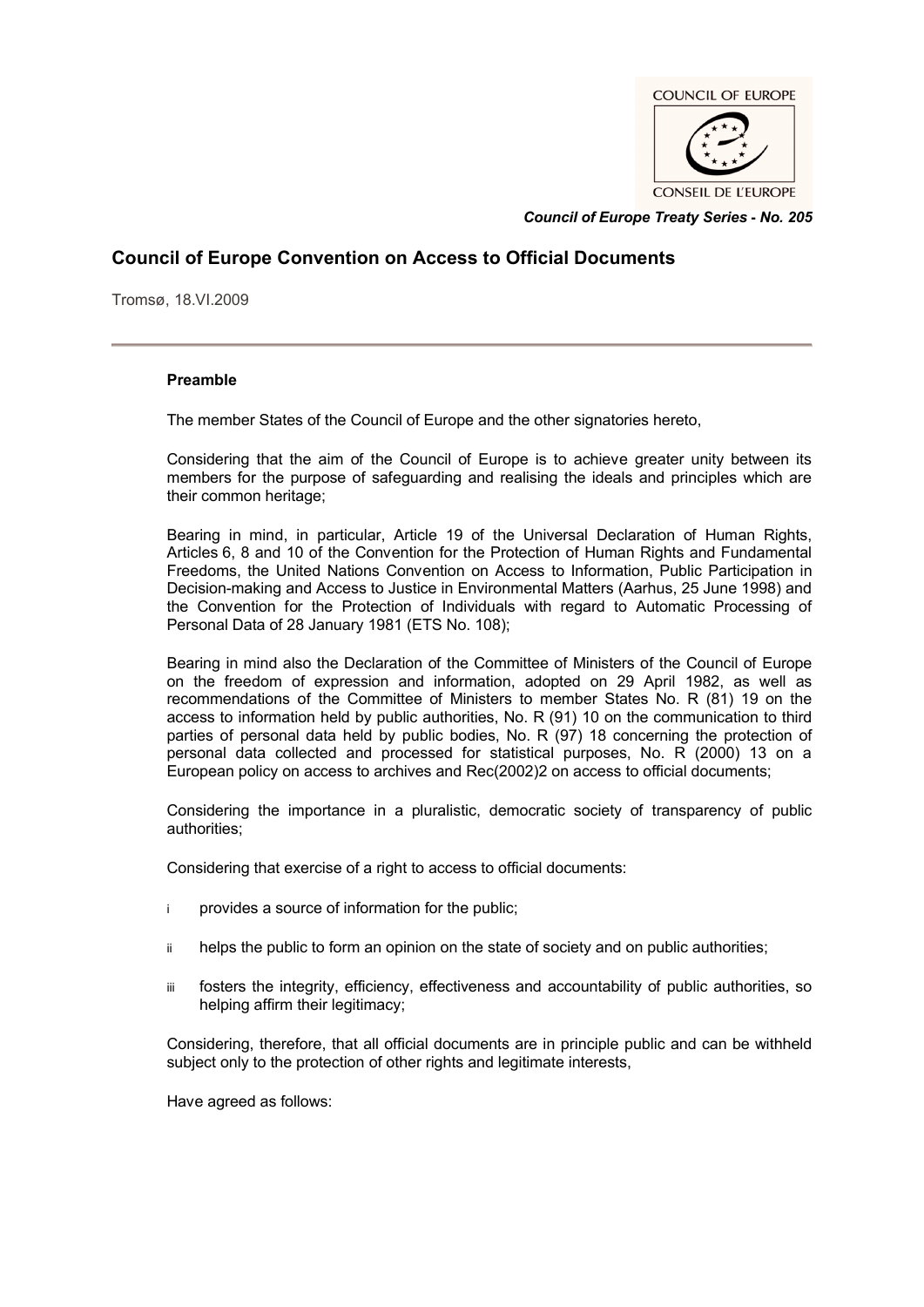# **Section I**

## **Article 1 – General provisions**

- 1 The principles set out hereafter should be understood without prejudice to those domestic laws and regulations and to international treaties which recognise a wider right of access to official documents.
- 2 For the purposes of this Convention:
	- a i "public authorities" means:
		- 1 government and administration at national, regional and local level;
		- 2 legislative bodies and judicial authorities insofar as they perform administrative functions according to national law;
		- 3 natural or legal persons insofar as they exercise administrative authority.
		- ii Each Party may, at the time of signature or when depositing its instrument of ratification, acceptance, approval or accession, by a declaration addressed to the Secretary General of the Council of Europe, declare that the definition of "public authorities" also includes one or more of the following:
			- 1 legislative bodies as regards their other activities;
			- 2 judicial authorities as regards their other activities;
			- 3 natural or legal persons insofar as they perform public functions or operate with public funds, according to national law.
	- b "official documents" means all information recorded in any form, drawn up or received and held by public authorities.

# **Article 2 – Right of access to official documents**

- 1 Each Party shall guarantee the right of everyone, without discrimination on any ground, to have access, on request, to official documents held by public authorities.
- 2 Each Party shall take the necessary measures in its domestic law to give effect to the provisions for access to official documents set out in this Convention.
- 3 These measures shall be taken at the latest at the time of entry into force of this Convention in respect of that Party.

# **Article 3 – Possible limitations to access to official documents**

- 1 Each Party may limit the right of access to official documents. Limitations shall be set down precisely in law, be necessary in a democratic society and be proportionate to the aim of protecting:
	- a national security, defence and international relations;
	- b public safety: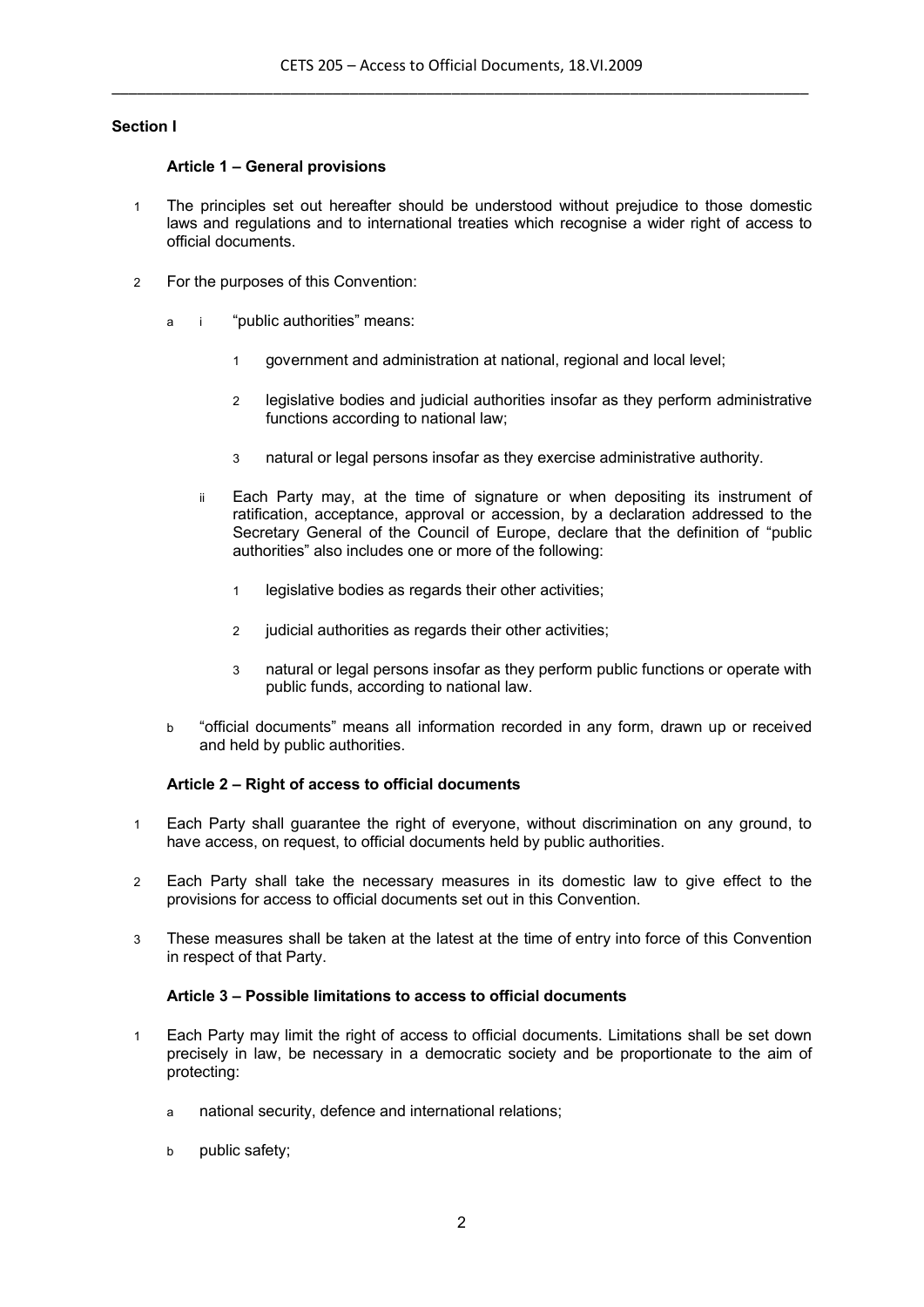- c the prevention, investigation and prosecution of criminal activities;
- d disciplinary investigations;
- e inspection, control and supervision by public authorities;
- f privacy and other legitimate private interests;
- g commercial and other economic interests;
- h the economic, monetary and exchange rate policies of the State;
- i the equality of parties in court proceedings and the effective administration of justice;
- j environment; or
- k the deliberations within or between public authorities concerning the examination of a matter.

Concerned States may, at the time of signature or when depositing their instrument of ratification, acceptance, approval or accession, by a declaration addressed to the Secretary General of the Council of Europe, declare that communication with the reigning Family and its Household or the Head of State shall also be included among the possible limitations.

- 2 Access to information contained in an official document may be refused if its disclosure would or would be likely to harm any of the interests mentioned in paragraph 1, unless there is an overriding public interest in disclosure.
- 3 The Parties shall consider setting time limits beyond which the limitations mentioned in paragraph 1 would no longer apply.

# **Article 4 – Requests for access to official documents**

- 1 An applicant for an official document shall not be obliged to give reasons for having access to the official document.
- 2 Parties may give applicants the right to remain anonymous except when disclosure of identity is essential in order to process the request.
- 3 Formalities for requests shall not exceed what is essential in order to process the request.

#### **Article 5 – Processing of requests for access to official documents**

- 1 The public authority shall help the applicant, as far as reasonably possible, to identify the requested official document.
- 2 A request for access to an official document shall be dealt with by any public authority holding the document. If the public authority does not hold the requested official document or if it is not authorised to process that request, it shall, wherever possible, refer the application or the applicant to the competent public authority.
- 3 Requests for access to official documents shall be dealt with on an equal basis.
- 4 A request for access to an official document shall be dealt with promptly. The decision shall be reached, communicated and executed as soon as possible or within a reasonable time limit which has been specified beforehand.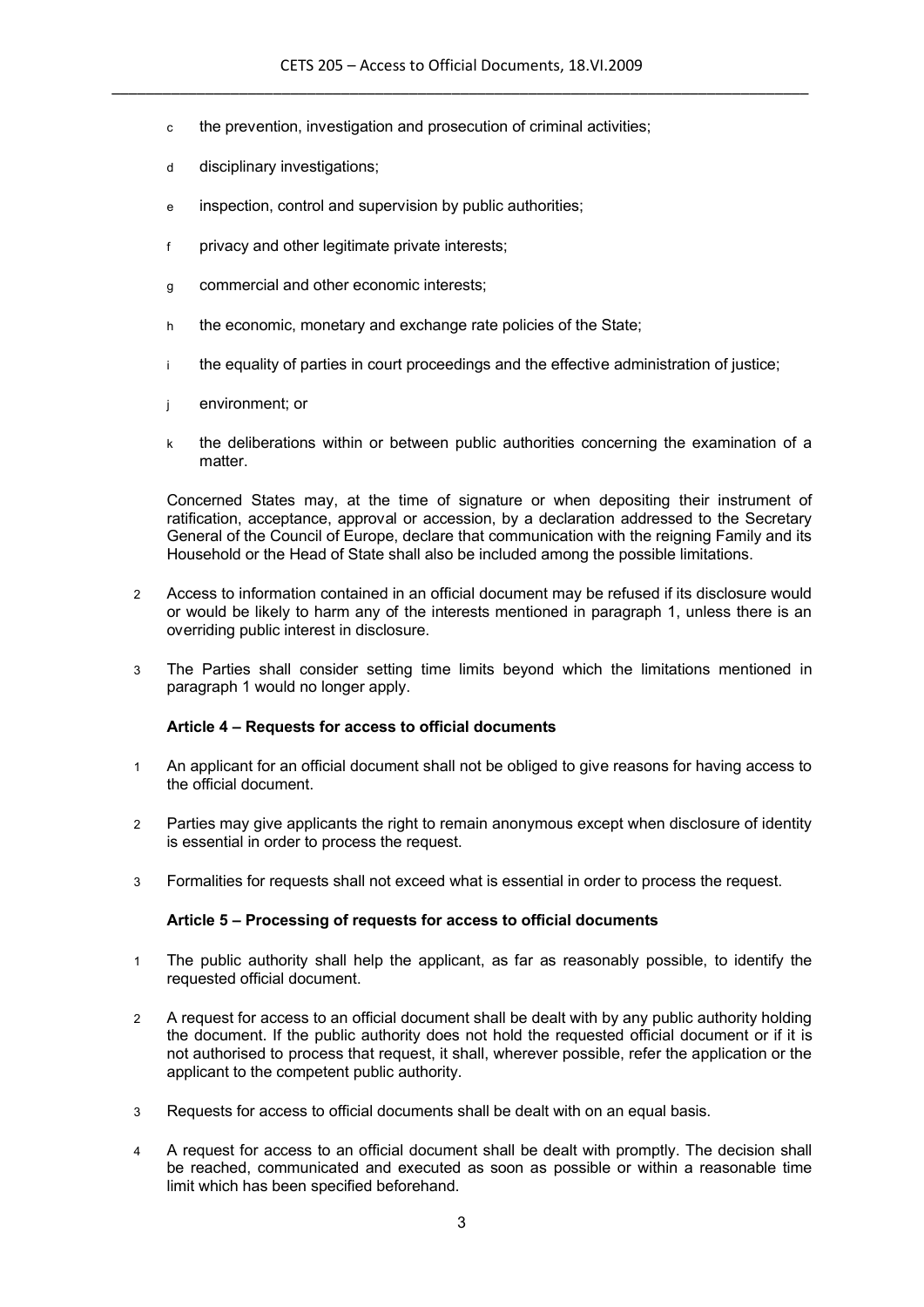- 5 A request for access to an official document may be refused:
	- i if, despite the assistance from the public authority, the request remains too vague to allow the official document to be identified; or
	- ii if the request is manifestly unreasonable.
- 6 A public authority refusing access to an official document wholly or in part shall give the reasons for the refusal. The applicant has the right to receive on request a written justification from this public authority for the refusal.

## **Article 6 – Forms of access to official documents**

- 1 When access to an official document is granted, the applicant has the right to choose whether to inspect the original or a copy, or to receive a copy of it in any available form or format of his or her choice unless the preference expressed is unreasonable.
- 2 If a limitation applies to some of the information in an official document, the public authority should nevertheless grant access to the remainder of the information it contains. Any omissions should be clearly indicated. However, if the partial version of the document is misleading or meaningless, or if it poses a manifestly unreasonable burden for the authority to release the remainder of the document, such access may be refused.
- 3 The public authority may give access to an official document by referring the applicant to easily accessible alternative sources.

## **Article 7 – Charges for access to official documents**

- 1 Inspection of official documents on the premises of a public authority shall be free of charge. This does not prevent Parties from laying down charges for services in this respect provided by archives and museums.
- 2 A fee may be charged to the applicant for a copy of the official document, which should be reasonable and not exceed the actual costs of reproduction and delivery of the document. Tariffs of charges shall be published.

#### **Article 8 – Review procedure**

- 1 An applicant whose request for an official document has been denied, expressly or impliedly, whether in part or in full, shall have access to a review procedure before a court or another independent and impartial body established by law.
- 2 An applicant shall always have access to an expeditious and inexpensive review procedure, involving either reconsideration by a public authority or review in accordance with paragraph 1.

# **Article 9 – Complementary measures**

The Parties shall inform the public about its right of access to official documents and how that right may be exercised. They shall also take appropriate measures to:

- a educate public authorities in their duties and obligations with respect to the implementation of this right;
- b provide information on the matters or activities for which they are responsible;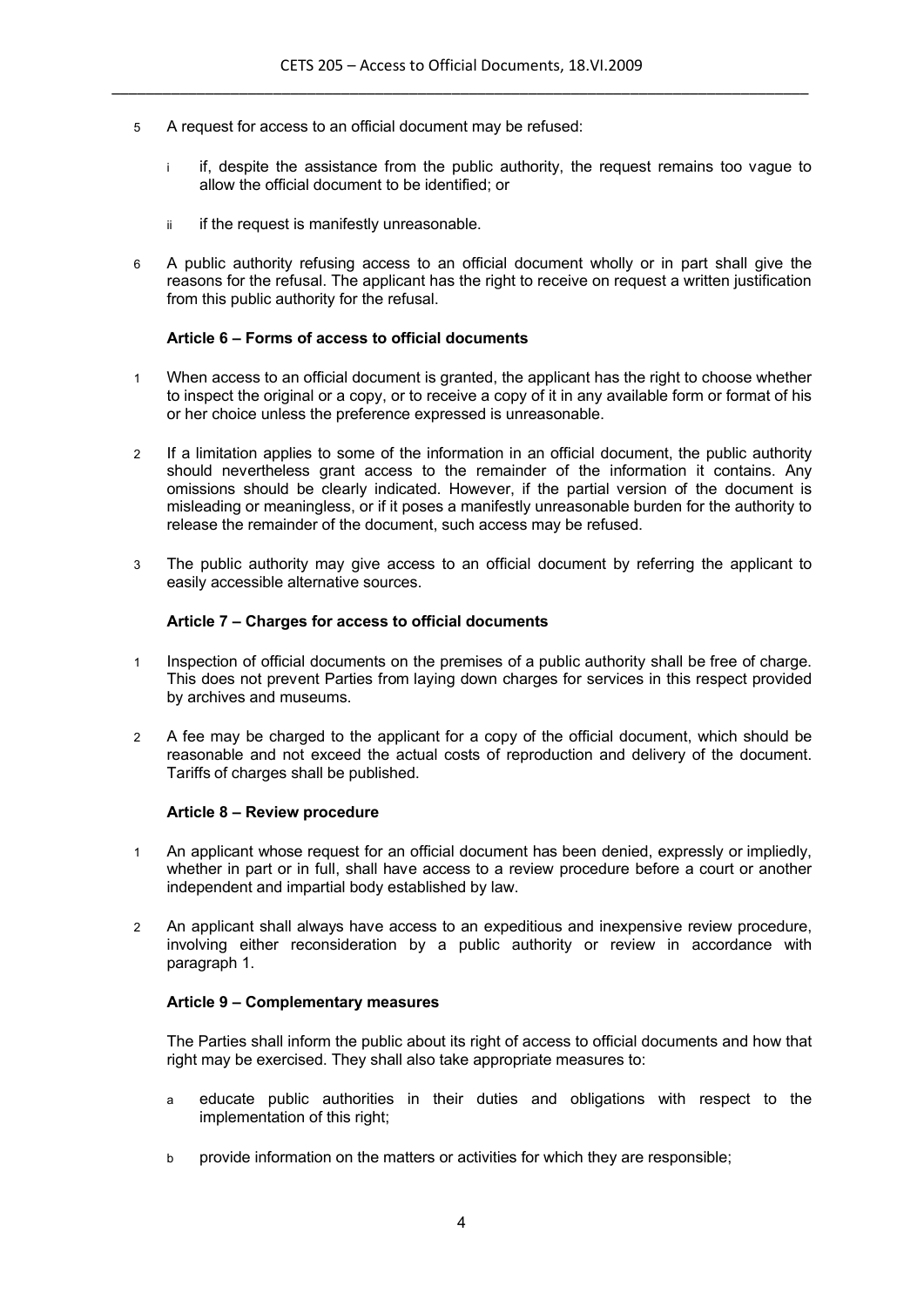- c manage their documents efficiently so that they are easily accessible; and
- d apply clear and established rules for the preservation and destruction of their documents.

#### **Article 10 – Documents made public at the initiative of the public authorities**

At its own initiative and where appropriate, a public authority shall take the necessary measures to make public official documents which it holds in the interest of promoting the transparency and efficiency of public administration and to encourage informed participation by the public in matters of general interest.

## **Section II**

## **Article 11 – Group of Specialists on Access to Official Documents**

- 1 A Group of Specialists on Access to Official Documents shall meet at least once a year with a view to monitoring the implementation of this Convention by the Parties, notably:
	- a reporting on the adequacy of the measures in law and practice taken by the Parties to give effect to the provisions set out in this Convention;
	- b i expressing opinions on any question concerning the application of this Convention;
		- ii making proposals to facilitate or improve the effective use and implementation of this Convention, including the identification of any problems;
		- iii exchanging information and reporting on significant legal, policy or technological developments;
		- iv making proposals to the Consultation of Parties for the amendment of this Convention;
		- formulating its opinion on any proposal for the amendment of this Convention made in accordance with Article 19.
- 2 The Group of Specialists may request information and opinions from civil society.
- 3 The Group of Specialists shall consist of a minimum of 10 and a maximum of 15 members. The members are elected by the Consultation of Parties for a period of four years, renewable once, from a list of experts, each Party proposing two experts. They shall be chosen from among persons of the highest integrity recognised for their competence in the field of access to official documents. A maximum of one member may be elected from the list proposed by each Party.
- 4 The members of the Group of Specialists shall sit in their individual capacity, be independent and impartial in the exercise of their functions and shall not receive any instructions from governments.
- 5 The election procedure of the members of the Group of Specialists shall be determined by the Committee of Ministers, after consulting with and obtaining the unanimous consent of the Parties to the Convention, within a period of one year following the entry into force of this Convention. The Group of Specialists shall adopt its own rules of procedure.

# **Article 12 – Consultation of the Parties**

1 The Consultation of the Parties shall be composed of one representative per Party.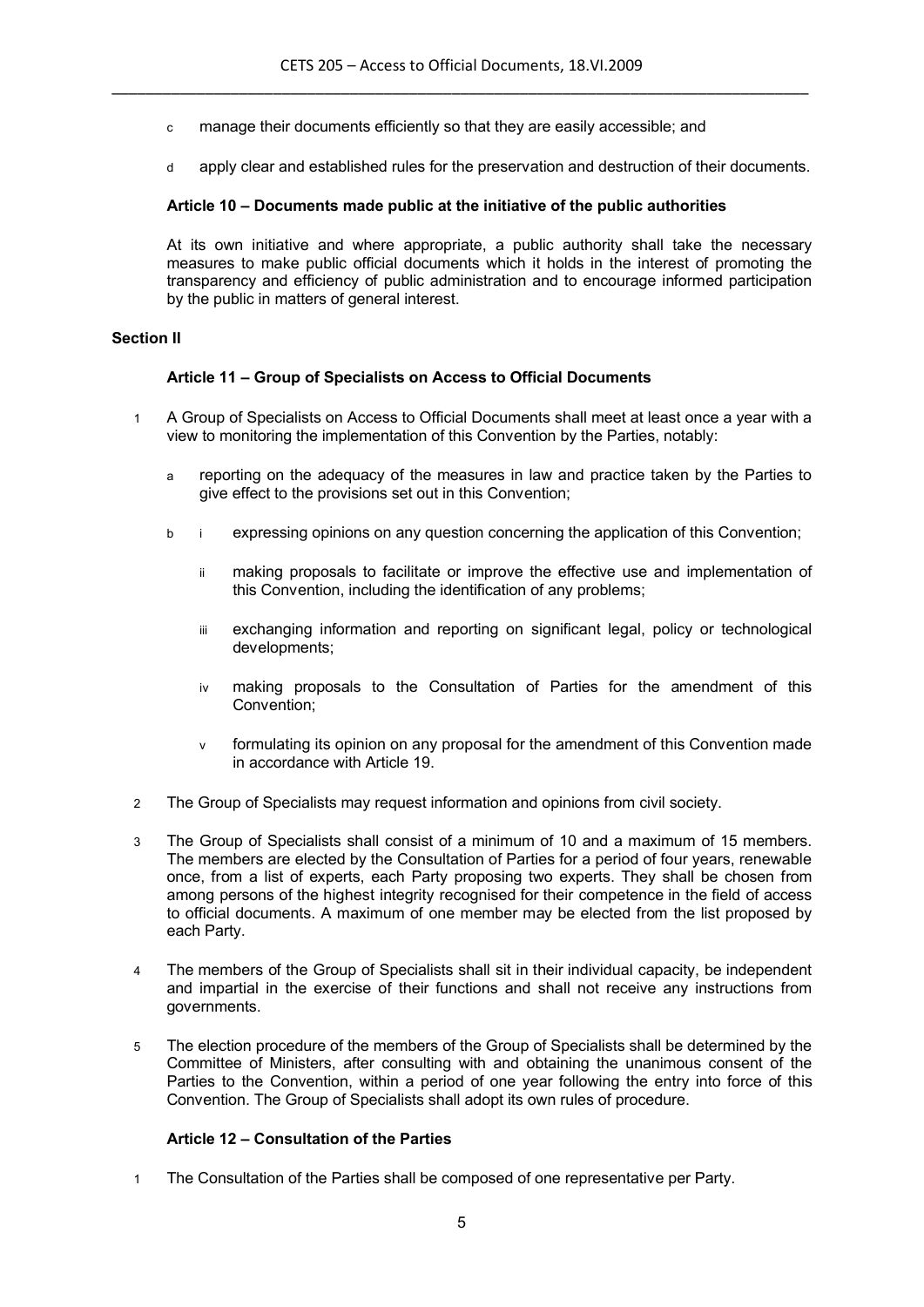- 2 The Consultation of the Parties shall take place with a view to:
	- a considering the reports, opinions and proposals of the Group of Specialists;
	- b making proposals and recommendations to the Parties;
	- c making proposals for the amendment of this Convention in accordance with Article 19;
	- d formulating its opinion on any proposal for the amendment of this Convention made in accordance with Article 19.
- 3 The Consultation of the Parties shall be convened by the Secretary General of the Council of Europe within one year after the entry into force of this Convention in order to elect the members of the Group of Specialists. It shall subsequently meet at least once every 4 years and in any case, when the majority of the Parties, the Committee of Ministers or the Secretary General of the Council of Europe requests its convocation. The Consultation of the Parties shall adopt its own rules of procedure.
- 4 After each meeting, the Consultation of the Parties shall submit to the Committee of Ministers an activity report.

## **Article 13 – Secretariat**

The Consultation of the Parties and the Group of Specialists shall be assisted by the Secretariat of the Council of Europe in carrying out their functions pursuant to this Section.

## **Article 14 – Reporting**

- 1 Within a period of one year following the entry into force of this Convention in respect of a Contracting Party, the latter shall transmit to the Group of Specialists a report containing full information on the legislative and other measures taken to give effect to the provisions of this Convention.
- 2 Thereafter, each Party shall transmit to the Group of Specialists before each meeting of the Consultation of the Parties an update of the information mentioned in paragraph 1.
- 3 Each Party shall also transmit to the Group of Specialists any information that it requests to fulfil its tasks.

#### **Article 15 – Publication**

The reports submitted by Parties to the Group of Specialists, the reports, proposals and opinions of the Group of Specialists and the activity reports of the Consultation of the Parties shall be made public.

#### **Section III**

#### **Article 16 – Signature and entry into force of the Convention**

- 1 This Convention shall be open for signature by the member States of the Council of Europe.
- 2 This Convention is subject to ratification, acceptance or approval. Instruments of ratification, acceptance or approval shall be deposited with the Secretary General of the Council of Europe.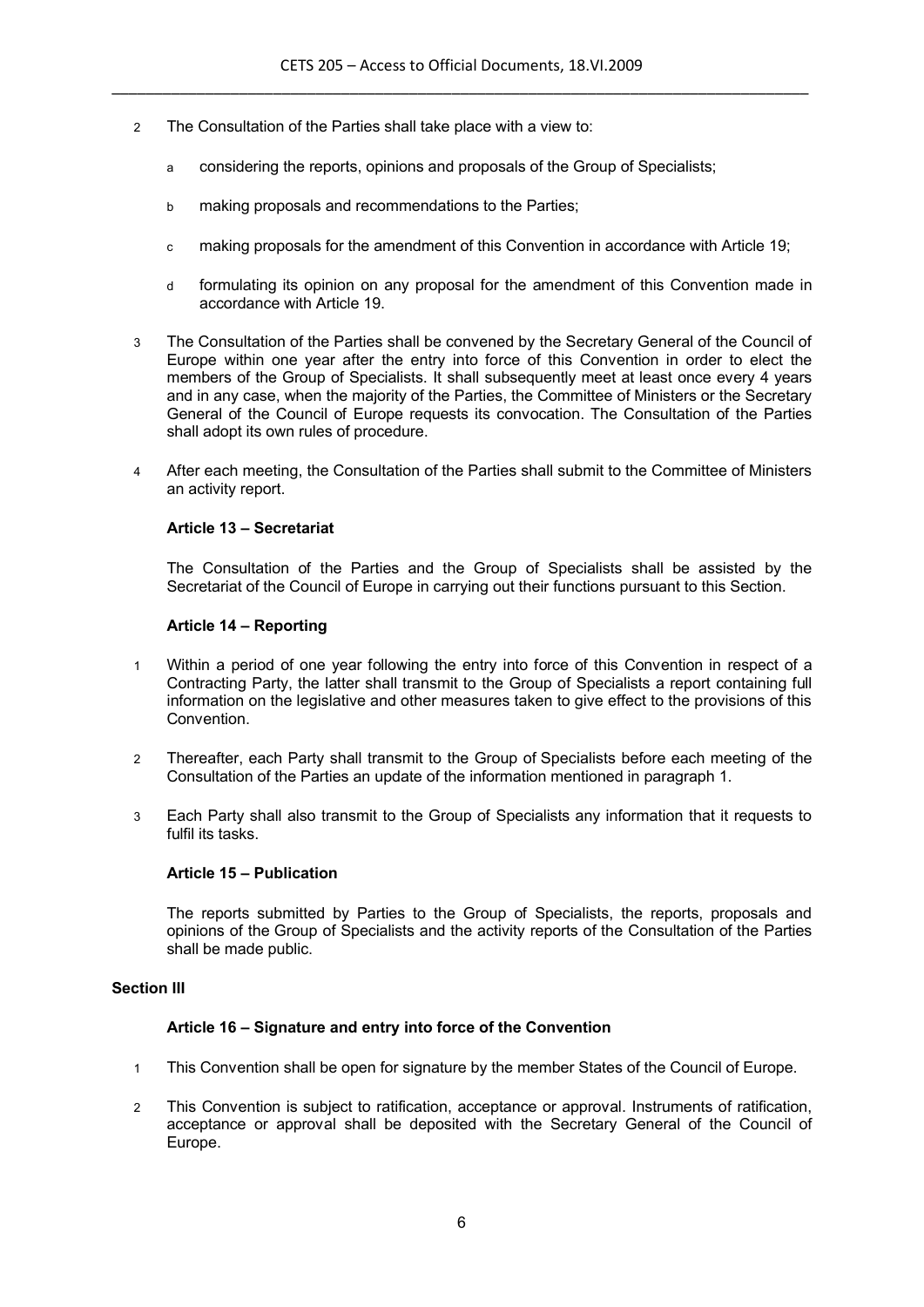- 3 This Convention shall enter into force on the first day of the month following the expiration of a period of three months after the date on which 10 member States of the Council of Europe have expressed their consent to be bound by the Convention in accordance with the provisions of paragraph 2.
- 4 In respect of any Signatory State which subsequently expresses its consent to be bound by it, the Convention shall enter into force on the first day of the month following the expiration of a period of three months after the date of the expression of its consent to be bound by the Convention in accordance with the provisions of paragraph 2.

## **Article 17 – Accession to the Convention**

- 1 After the entry into force of this Convention, the Committee of Ministers of the Council of Europe may, after consulting the Parties to this Convention and obtaining their unanimous consent, invite any State which is not a member of the Council of Europe or any international organisation to accede to this Convention. The decision shall be taken by the majority provided for in Article 20.d of the Statute of the Council of Europe and by unanimous vote of the representatives of the Parties entitled to sit on the Committee of Ministers.
- 2 In respect of any State or international organisation acceding to the Convention under paragraph 1 above, the Convention shall enter into force on the first day of the month following the expiration of a period of three months after the date of deposit of the instrument of accession with the Secretary General of the Council of Europe.

## **Article 18 – Territorial application**

- 1 Any State may at the time of signature or when depositing its instrument of ratification, acceptance, approval or accession, specify the territory or territories to which this Convention shall apply.
- 2 Any State may, at any later date, by a declaration addressed to the Secretary General of the Council of Europe, extend the application of this Convention to any other territory specified in the declaration for whose international relations it is responsible. In respect of such territory the Convention shall enter into force on the first day of the month following the expiration of a period of three months after the date of receipt of such declaration by the Secretary General.
- 3 Any declaration made under the two preceding paragraphs may, in respect of any territory specified in such declaration, be withdrawn by a notification addressed to the Secretary General. The withdrawal shall become effective on the first day of the month following the expiration of a period of three months after the date of receipt of such notification by the Secretary General.

# **Article 19 – Amendments to the Convention**

- 1 Amendments to this Convention may be proposed by any Party, the Committee of Ministers of the Council of Europe, the Group of Specialists or the Consultation of the Parties.
- 2 Any proposal for amendment shall be communicated by the Secretary General of the Council of Europe to the Parties.
- 3 Any amendment shall be communicated to the Consultation of the Parties, which, after having consulted the Group of Specialists, shall submit to the Committee of Ministers its opinion on the proposed amendment.
- 4 The Committee of Ministers shall consider the proposed amendment and any opinion submitted by the Consultation of the Parties and may approve the amendment.